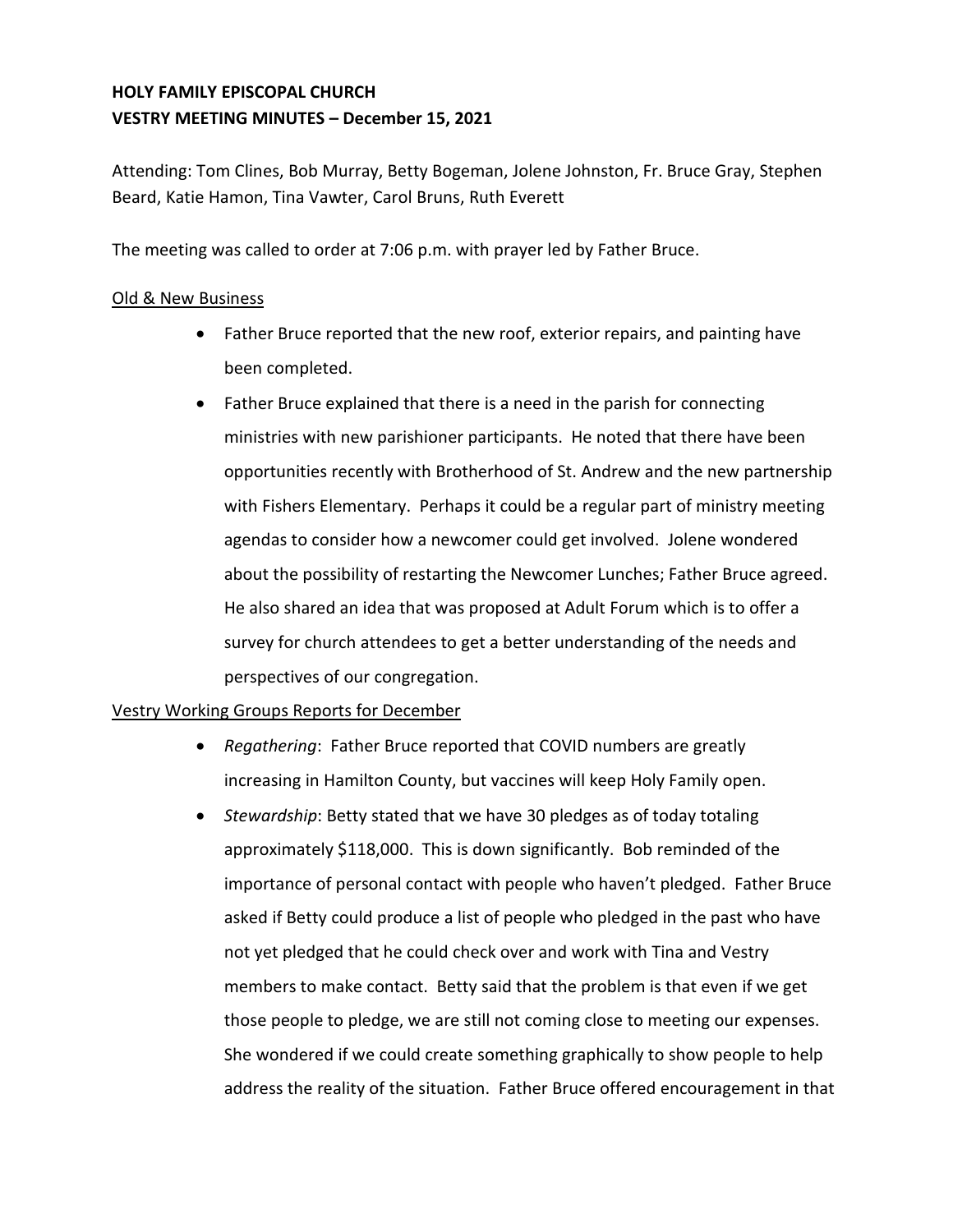the diocese will possibly offer support in some way. He noted that the consultants from the Church Buildings for Collaborative Partnerships are producing a lengthy document to present to the diocese that portrays Holy Family as a model for the diocese in the way our congregation functions and the ministries we provide. Bob questioned whether we do enough to help parishioners realize all that Holy Family does and what the pledges are used for. He also encouraged us to have a budget available for the Annual Meeting in January; however, Betty and Father Bruce responded that it would be highly unlikely to have it ready before the meeting.

- *Evangelism*: Bob noted that the Adult Forums on Everyday Evangelism were very productive. Nametags will be reintroduced soon.
- *Building & Grounds*: Betty wants to check with Lorri to find out if we still have an outstanding balance for the repairs. Father Bruce believes we did not spend all the insurance money but will confirm with Lorri.
- *Christian Formation:* Ruth reported that she has been in contact with our partners in Tennessee from a few years ago about the possibility of joining a mission trip there in July. If that falls through, the West Virginia Episcopal conference center that she had connected with before the pandemic could be a possibility.
- *Worship:* Father Bruce explained that Christmas Eve services will be back to normal at 5:00 and 11:00 pm. There will be Christmas Day Jammy Church at 10:00 am, and December 26 will offer the usual 8:00 and 10:00 worship.
- *Missional Outreach*: Father Bruce shared that handmade cards were given to every teacher at Fishers Elementary School along with coffee in the teachers' lounge. The Angel Tree Christmas gifts were delivered to Fishers Elementary, and they were very appreciative.
- *Racial Reconciliation*: Bob reported that the "Movies with a Social Conscience" program for 2022 will start January 26 with *Hidden Figures.* The movies should be viewed at home, and the meeting at church will be for discussion.